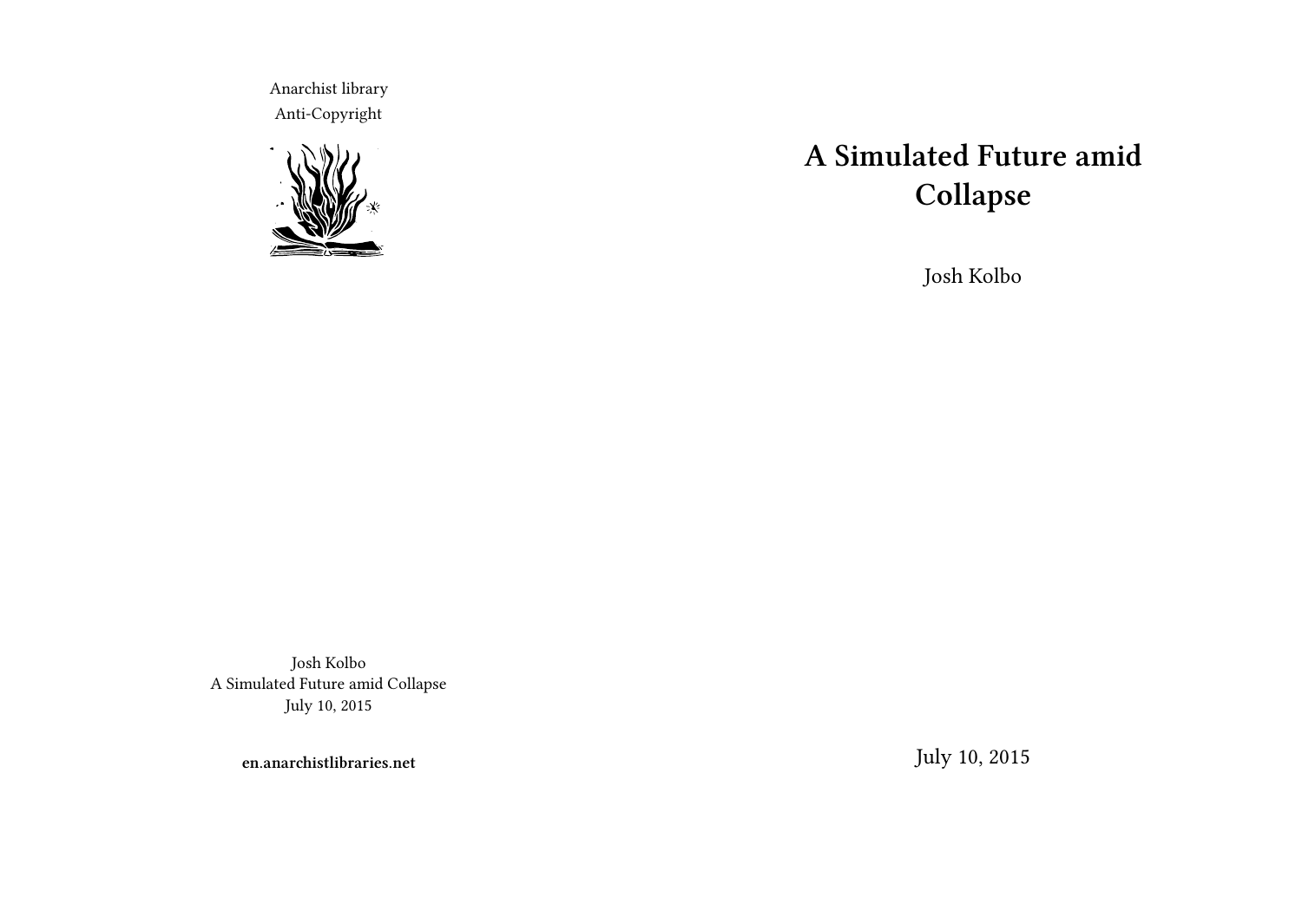structures keep us from resolving our unsustainable way of life, but require our immediate attention.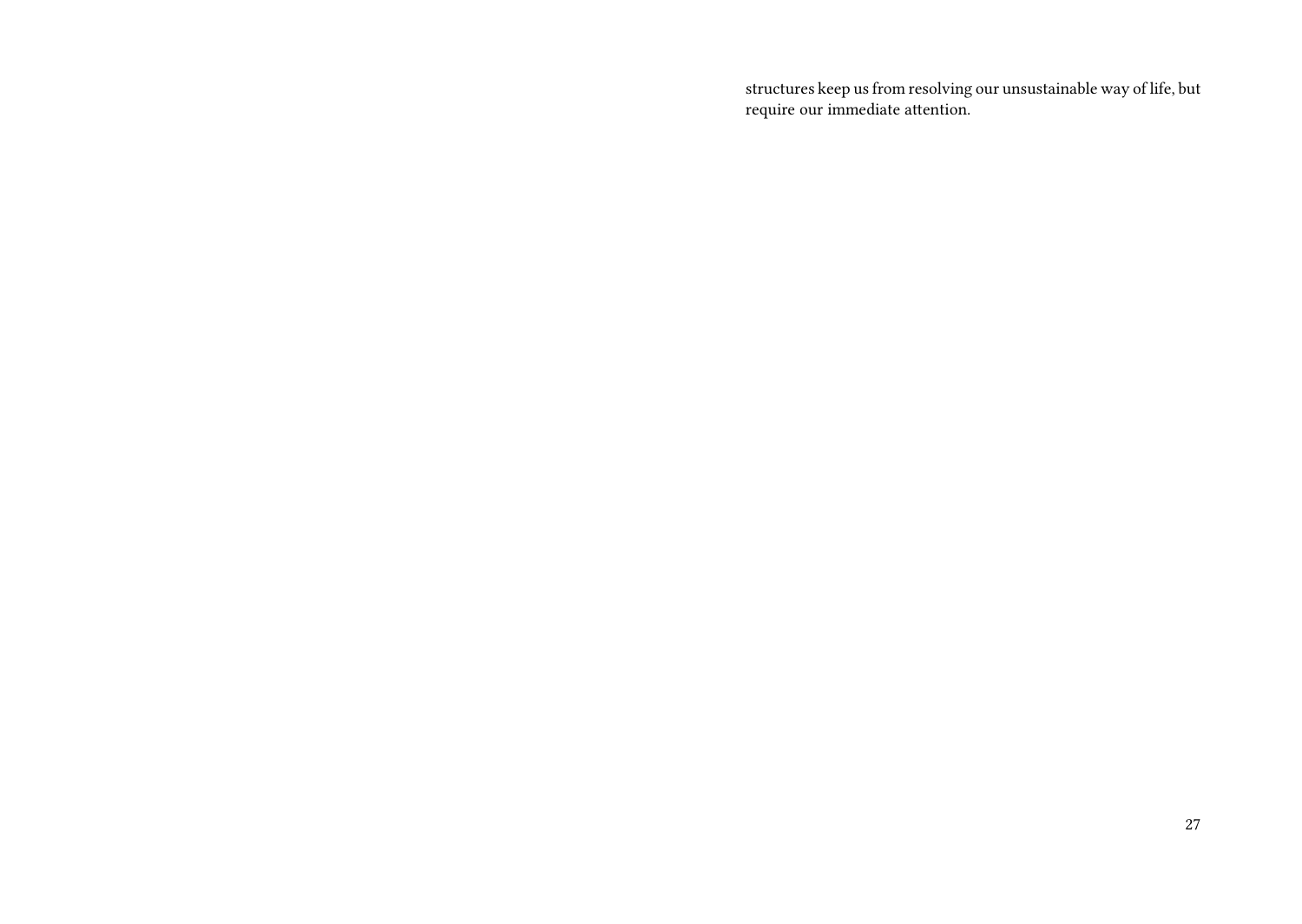ical action that in actuality mobilizes a spectrum of layered and nuanced relationships through its realization. To relate this idea to contemporary art: To merely critique a system of commercial branding or the moral deficits of using identity and youth culture in advertising only reflects this simplistic political view of an already empty symbolic politic, which would at best suggest that real, authentic politics are being practiced at society's margins (although implausible due to the contemporary construction of identity). At worst, it positions itself with what Bluhdorn refers to as "politics of delegation" – or aligns itself with "scientific experts, charismatic leaders, non-democratic regulatory bodies or market instruments."<sup>27</sup>

In either case, while art may temporarily provide conditions allowing political and cultural intervention, such windows of opportunity may be undermined by their own "performance of seriousness" and ultimately recursive participation in our current system of symbolic politics, which Bluhdorn and others refer to as "simulated politics" (after Baudrillard).<sup>28</sup> If art cannot transcend its own redundant trajectories, it simply serves to perform the regeneration of legitimacy and reify forms of symbolic critique. The image and the ecological now share the same fundamental aspects of destabilization stemming from a daunting relationship to simulation.

In order to address the crisis of unsustainability and mitigate the threats of ecological, social and economic collapse, we would need a radical transformation. However, because of our current relationship to identity, simulation and the organization of power and governance, there is a paucity of viable alternatives and a lack of the political agency needed to deviate from our entrenched path. This is the result of the coalescing of divergent crises: Our societal

# **Contents**

 $\overline{\frac{27}{}}$  Ibid.

<sup>28</sup> Ibid, p. 267.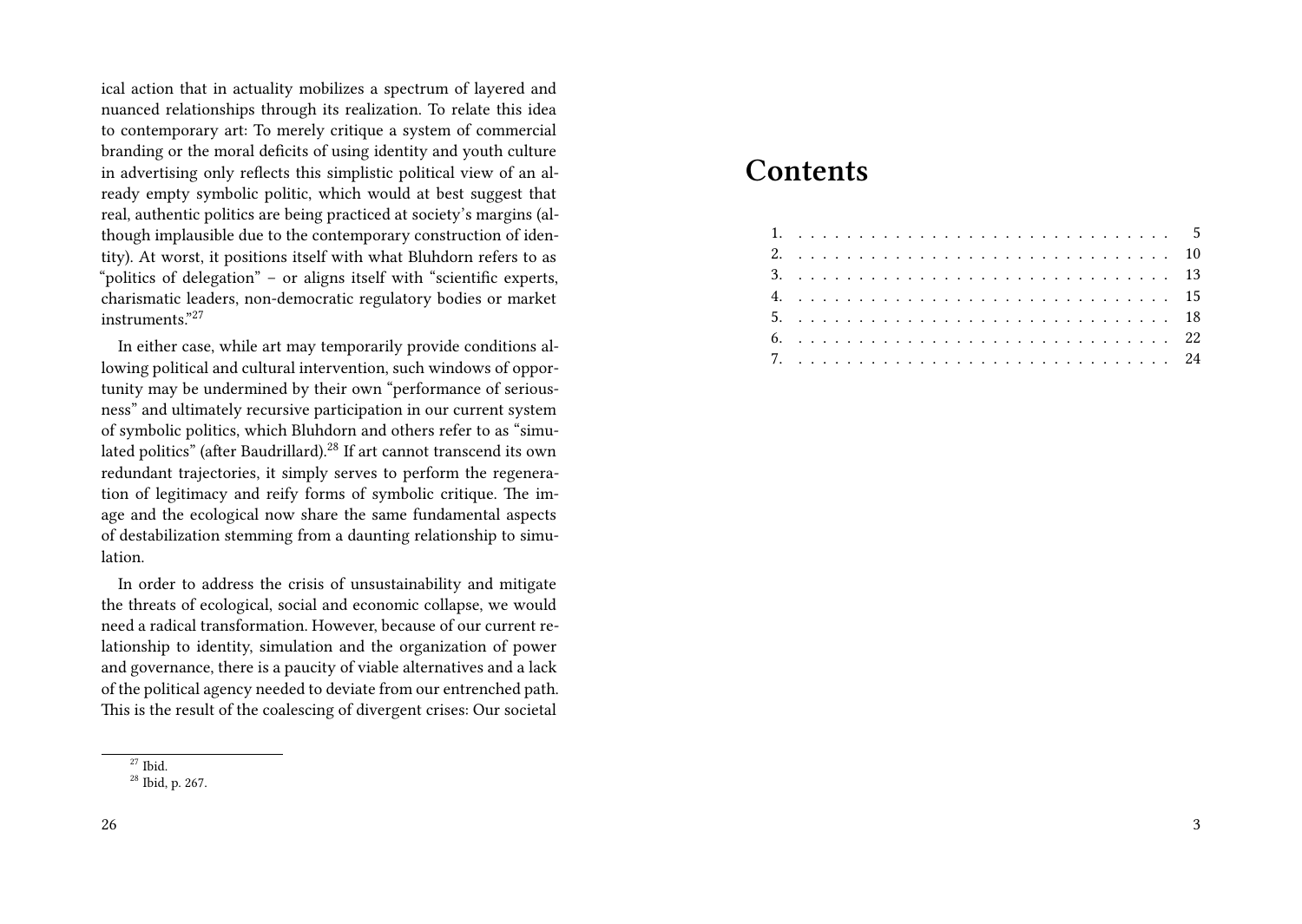jectification of the image also embodied our destabilized systems of representation. This disintegration of representation is paralleled by the virtual image, which is perhaps epitomized by the fidelity of the simulated photograph.

The disintegration of the image by its object is perhaps a nice allusion to the ways in which the physical can problematize our recursive forms of representation. It also underscores the notion that all forms of politics are substantiated by societal structures that are at odds with our physical transience. Our cultural interest in the politics of the image (in both historical and contemporary iterations) is representative of the turn to symbolic politics, whose function, like simulation, serves the performative regeneration of legitimacy for the purpose of the stabilization and reproduction of the political system itself. The image and the current ecological crisis allude to the same systemic problem that Ingolfur Bluhdorn addresses in his paper "Sustaining the Unsustainable: Symbolic Politics and the Politics of Simulation", "What [Murry Edelman's] model of symbolic politics cannot capture is a condition where citizens expect – in the sense of both *want* and *anticipate* – that the government does not seriously implement the demands which they, nevertheless, continue to articulate. This is a seemingly schizophrenic condition where citizens want politics to be no more than symbolic, but still complain about the democratic deficits and 'merely symbolic' politics. This form of political communication can be aptly described with Nullmeier's expression 'performance of seriousness'. It is a political game that is, arguably, characteristic of late-modern society, and that is motivated by the characteristic dilemma caused by the post-ecologist turn and the exhaustion of authentic politics."<sup>26</sup>

Bluhdorn's paper continues by addressing the inherent emptiness of the contemporary critique of symbolic politics that too often continues to rely on a simplistic conceptualization of polit-

 $\frac{26}{26}$  Ingolfur Bluhdorn, p. 264.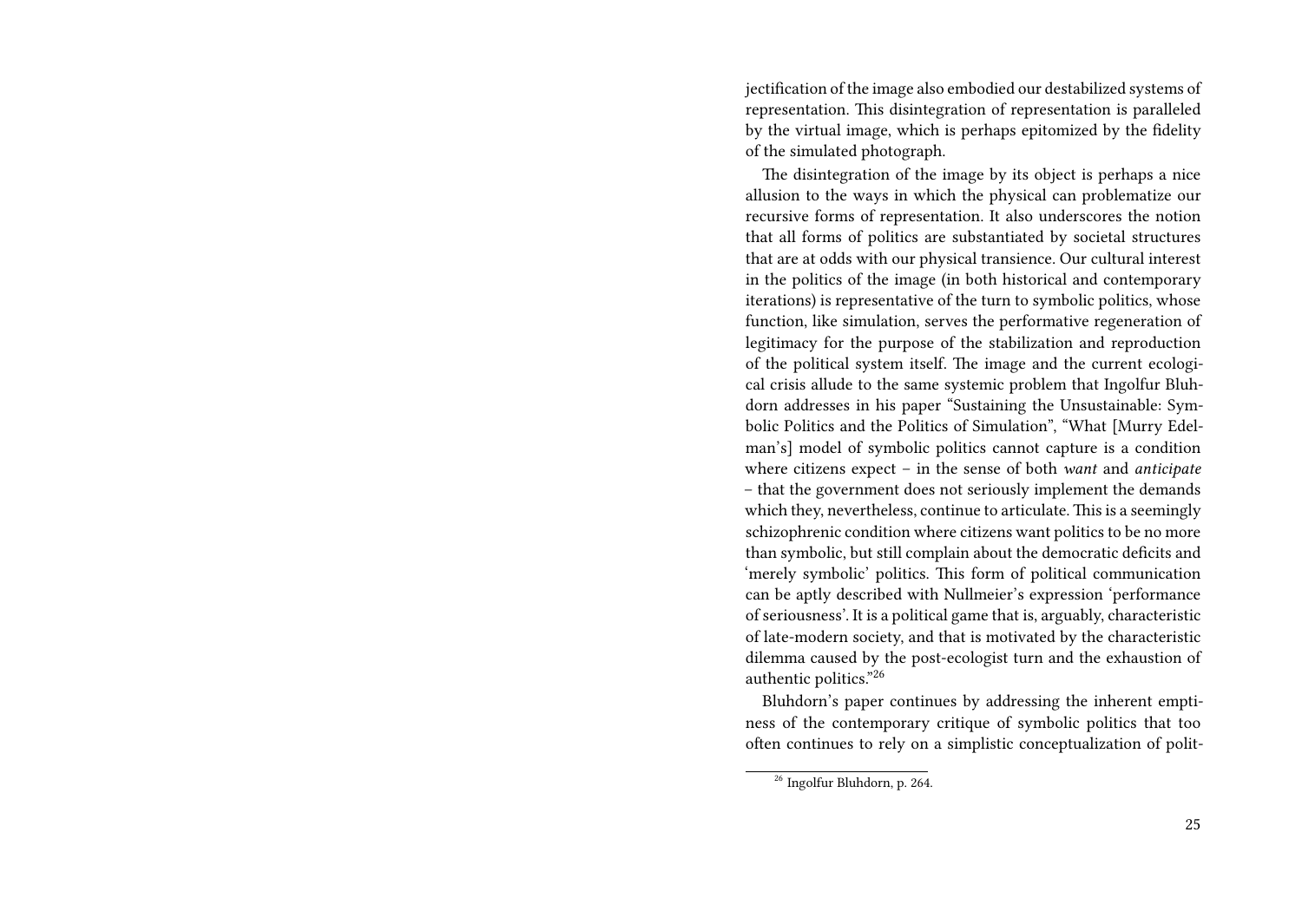If art "defunctionalizes the status quo and prefigures its coming revolutionary overturn," it implicitly creates conditions that may lead to political intervention. This intervention, however, must transcend art's categorical boundaries or risk being problematized by a late-capitalist practice and critique of symbolic politics, a practice that has become symbolically empty.

### **7.**

There's a test that looks for self-consciousness in animals by placing a mirror in front of them and evaluating how they react to their reflection. If the animal is able to recognize itself, then it is said to be self-aware – according to a system of consciousness that mirrors the human system of cognition. Some animals, dolphins for instance, become obsessed with their reflection and can spend great lengths of time evaluating their physique in the mirror as well as that of others in their community. It's possible to understand the human obsession with the image as it corresponds to this method of assessing consciousness. The more one is able to identify with one's own image, the more conscious the creature in our society. In a practical sense, it's logical to look to reduce ideas and objects to images in the pursuit of their own kind of metaphysical essence. However, to conflate images and objects, or perhaps combine the two, necessarily sees the domination of the image by the object, perhaps a testament to the enduring physicality of life over its philosophical understanding.

In such a way, it may be possible to better understand the objectification of images in contemporary art. As the virtual image gained fidelity and expanded across the Internet, its image-mapping techniques reached our primary reality by expanding the image onto every surface, most likely in an attempt to rationalize differences between virtual and primary reality. Along with the sort of heuristic potential to realize images and objects simultaneously, the ob-

As the physical world degrades and so corrodes the credibility of institutions that enable consumption, the status quo in the global north goes virtual. Within a short time, we've witnessed a rapidly increasing capacity to design, simulate and conjure a virtual perception of reality with exactitude and definition. Our ability to simulate reality has come to match our ability to record it. We're able to simulate and produce a photographic image of an object without any need for the object itself. The same goes for retouched images and the act of retouching. As a result, images no longer need to represent the limits of production, but are limited only by our programs of artifice. This calls for a renewed focus on political subjectivity, specifically a subjectivity that mediates and problematizes artistic production and experience now inescapably laden with nuanced political dimension. The simulated photograph exists and functions primarily within this socio-political landscape. So, it is critical to unpack its relation to post-industrial production and illustrate its primary functions as they relate to a larger and more complex network of processes and concepts, which have the potential to obscure or abstract the physical externalities of capitalist consumption through idealist virtual worlds. Relating directly to capitalism's habit of systemic failure, these virtual constructs are designed for the purpose of continuing capitalist consumption in our modern era. More than a decade after the earliest speculations on the virtual, we can now look critically at the ways in which these virtualities have been developed to offer insight into idealist technologies, and the way they morph and transmute with their social adaptation.

#### **1.**

To orient oneself in relation to any subject matter using a method of consistent analysis usually requires a degree of historical accounting. To address the aesthetic dimension of the simulated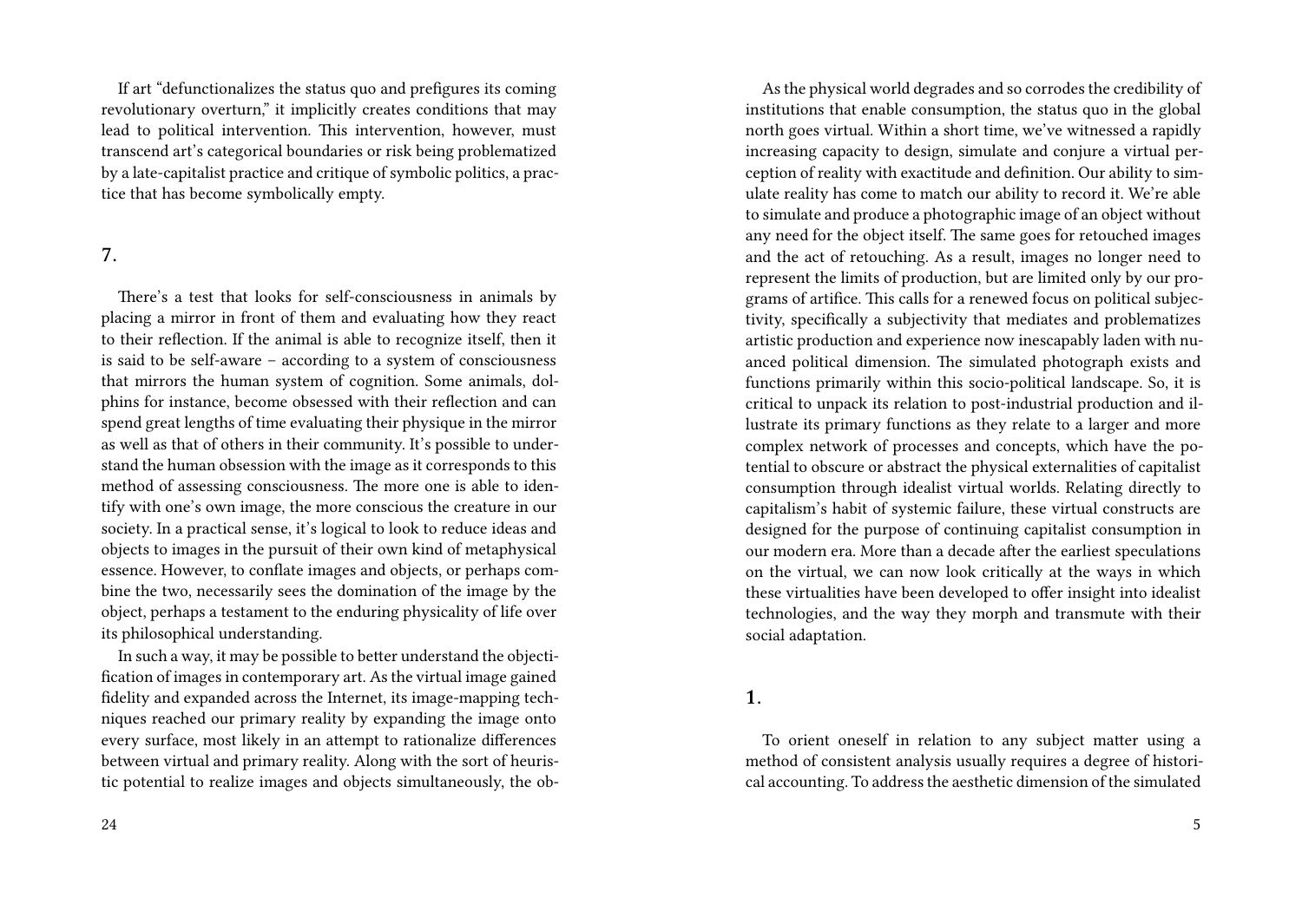photograph is to look at the various ways in which it relates to our subjective experience and, therefore, implies a long and overarching history already shaped by political struggle, which codifies its formal structure. The content of form becomes the most relevant feature of any act of production, artistic or otherwise. In order to place the simulated photograph in this context (which is nevertheless far from comprehensive), it is necessary to locate our contemporary methods of formulating subjectivity by looking briefly at the systems and structures that contribute to our ideas of selfhood.

In their book *Manufacturing Consent* from 1988, Noam Chomsky and Edward S. Herman argued that the institutions of mass media in the United States "are effective and powerful ideological institutions that carry out a system-supportive propaganda function by reliance on market forces, internalized assumptions, and self-censorship, and without overt coercion."<sup>1</sup> Today, Chomsky's and Herman's premise is well known and informs the way we look at media produced by corporations. But contemporary culture is absolutely inundated with media, not just from traditional sources, also from social media. One would expect this horizontal expansion of communication to lead to the dismantling of censorship by challenging the institutional power that Chomsky and Herman cite. However, these horizontal technologies are also structured as businesses and therefore hinge on corporate platforms and their own political ideologies. Contrary to what subscribers may think, most social media platforms are driven by consumerist values rather than egalitarian principles. Since the 1990s, some have contended that these 'systems of virtualization' always communicate each platform's ideology as much as any individual user's message by giving equal status to both. This reality has escaped many contemporary users while supporting the perception that there is freedom of will and choice on these platforms – and thus the po-

<sup>1</sup> Noam Chomsky and Edward S. Herman, Manufacturing Consent, Pantheon Books, 1988, p. 306.

the beginning of his artistic career Marinetti looked at modernity in retrospect, as if it had already collapsed, as if it had already become a thing of the past – imagining himself in the ditch of History, or at best sitting in the countryside under incessant postapocalyptic rain. And in this retrospective view, technologically driven, progress-oriented modernity looks like a total catastrophe. It is hardly an optimistic perspective. Marinetti envisions the failure of his own project – but he understands this failure as a failure of progress itself, which leaves behind only debris, ruins, and personal catastrophes."<sup>24</sup>

Following from this case, Groys assesses the purpose of the confluence of art and activism. He argues that the philosophical concept of metanoia – or 'the reversal of the gaze', which enables contemporary art to look at its current historical period from the perspective of its end – is intrinsic to contemporary art practice. In our post-metaphysical society, justification for this metanoia lies in the multifaceted crises of technology, physicality and political economy. Groys notes, "Art seems to accept reality as it is, to accept the status quo. But art accepts the status quo as dysfunctional, as already failed – that is, from the revolutionary, or even postrevolutionary, perspective. Contemporary art puts our contemporaneity into art museums because it does not believe in the stability of the present conditions of our existence – to such a degree that contemporary art does not even try to improve these conditions. By defunctionalizing the status quo, art prefigures its coming revolutionary overturn. Or a new global war. Or a new global catastrophe. In any case, an event that will make the entirety of contemporary culture, including all its aspirations and projections, obsolete – as the French Revolution made all the aspirations, intellectual projections, and utopias of the Old Regime obsolete."<sup>25</sup>

<sup>24</sup> Brois Goys, "On Art Activism", e-flux journal, No. 56, 2014.  $25$  Ibid.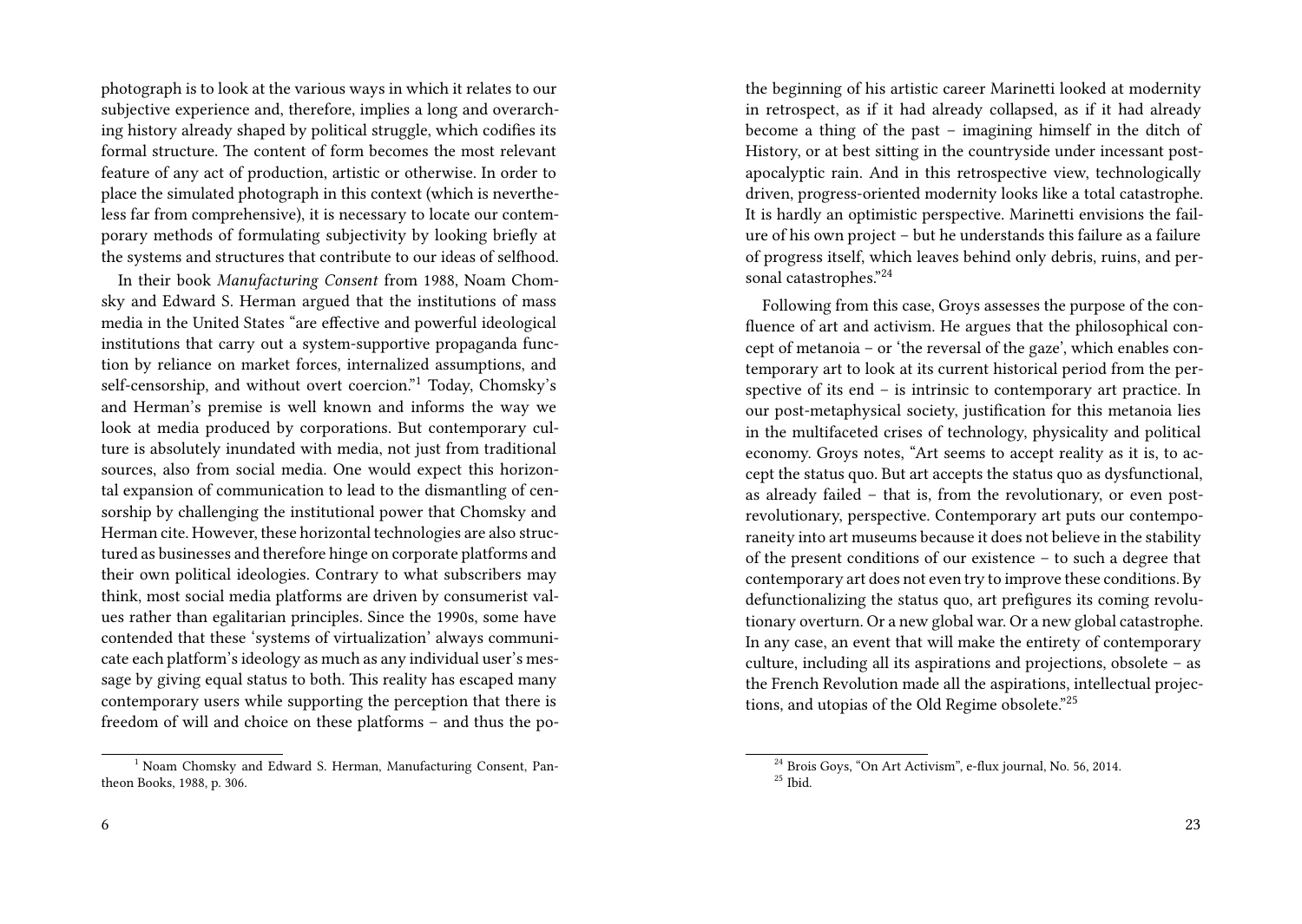**6.**

While many have questioned the validity of progress, there's nothing inherently wrong with the concept. Instead, problems arise in that the contemporary culture around progress (today realized by the prosthetic possibilities of technology) justifies behavior inconsistent with an egalitarian society. Here, too, Virilio makes a particularly interesting point in speaking to the propaganda of progress ideology: "The damage of progress is the damage caused by propaganda. I have always said that I am not against new technologies; I am only against promoting them. How can we not be alarmed by the media storm that erupts with each new product released with an apple as its logo?The media provides free promotion and participates in the mass illuminism which is at a far remove from information. It explains how augmented reality is passed off as progress in itself. Whereas these new perceptions come at a cost: the loss of a part of the field of perception, since augmented reality is nothing more than accelerated reality."<sup>23</sup>

Affirmations of Futurism are commonly made in current conversations centered around technology and speculation. An art movement, Futurism originated in the circles around Filippo Marinetti in the early twentieth century. Despite being commonly understood as glorifying the age of speed and the machine, Futurism would seem to have rather contradictory conclusions. In a recent article entitled *On Art Activism*, for instance, Boris Groys suggests that the Futurists' artistic intentions may have been misconstrued by historians. While Futurism often looked to technology and modernity as subject matter, its members' interest in these aspects of culture served to show their inherent paradoxes and contradictions. Groys writes, "For Marinetti, to aestheticize technologically driven modernity does not mean to glorify it or try to improve it, to make it more efficient by means of better design. On the contrary, from

tential for subversion or other philosophical strategies contrary to the platforms' innate capitalist pursuits. By choice or mass effect, then, we participate in and in fact promulgate a neoliberal political ideology that uses principles of corporate branding to mold identities in ways that strengthen consumerist values and implant them deeply within our constructs of our selves.<sup>2</sup>

Writing about the development of the neoliberal identity in the era of social media, author Philip Mirowski notes, "[Social media] is the ultimate in reflexive apparatus: it is a wildly successful business that teaches its participants how to turn themselves into a flexible entrepreneurial identity […] It incorporates subtle algorithms that force participants to regularly change and augment their profiles, thus continuously destabilizing their 'identity', as well as inducing real-time metrics to continuously monitor their accumulated 'friends' and numbers of 'hits' on their pages. It distills the persona down to a jumble of unexplained tastes and alliances, the mélange of which requires the constant care and management by an entity that bears some tenuous relationship to the persona uploaded, but must maintain an assured clear distance from it […] As the consequences of multiple personas of indeterminate provenance proliferate, the solution for Facebook problems is always more tinkering on Facebook. If you don't like the profile you made, you can attempt to erase it, but with only indifferent success. It is a scale model of the neoliberal self, and most instructively, it makes a profit."<sup>3</sup>

<sup>23</sup> Paul Virilio, p. 39.

 $2$ <sup>2</sup> This is in line with the theory of neoliberalism stemming from Friedrich Hayek and the Mont Pelerin Society. To quote social theorist and political economist David Harvey: "Neoliberalism is in the first instance a theory of political economic practices that proposes that human well-being can best be advanced by liberating individual entrepreneurial freedoms and skills within an institutional framework characterized by strong private property rights, free markets, and free trade. The role of the state is to create and preserve an institutional framework appropriate to such practices." In: A Brief History of Neoliberalism, Oxford University Press, 2005, p. 2.

<sup>&</sup>lt;sup>3</sup> Philip Mirowski, Never Let a Serious Crisis Go to Waste, W. W. Norton &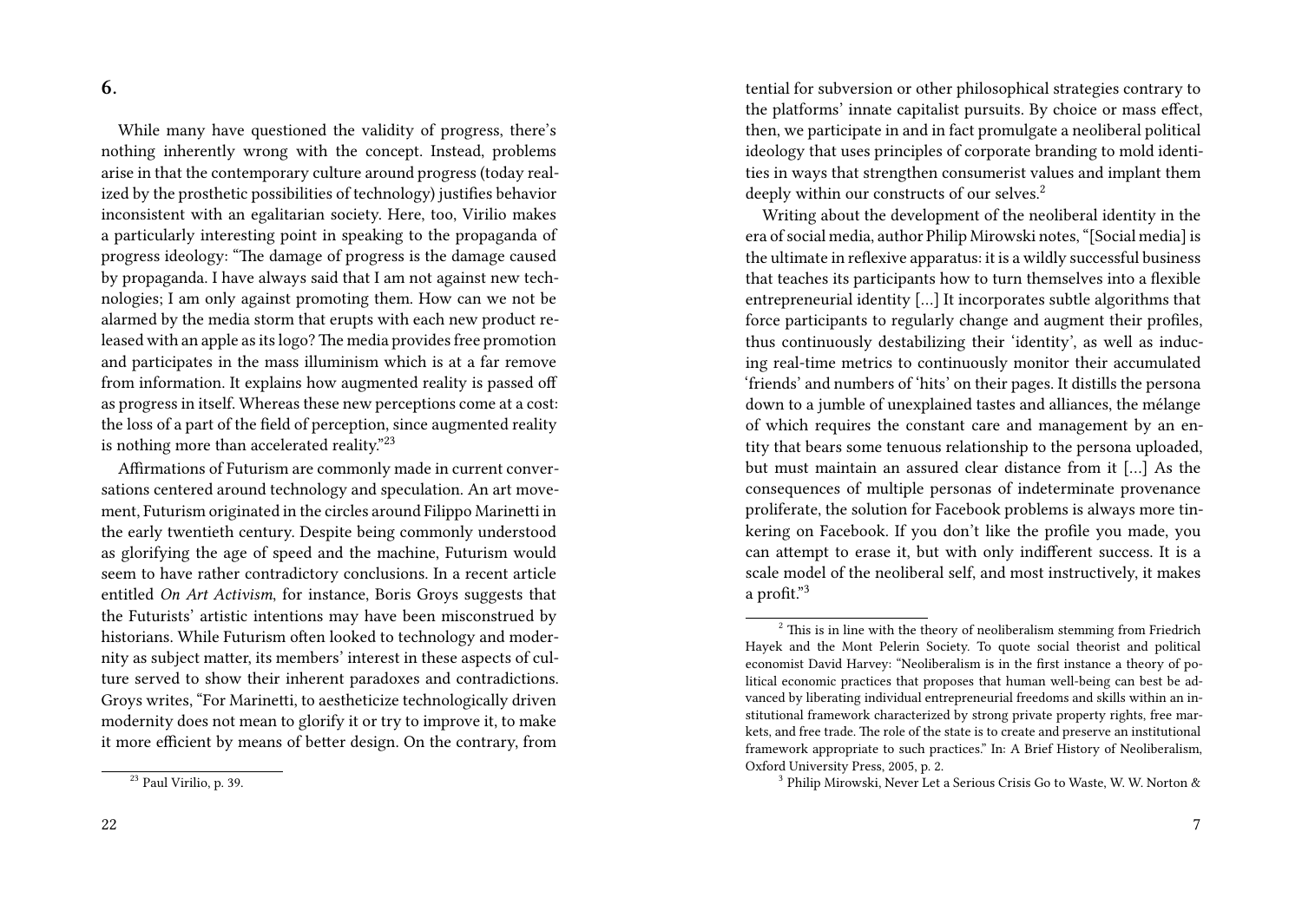As outlined by Mirowski, human capital is fundamental to neoliberalism. Through a more active, technological participation in the economy, the alienating aspects of the traditional capitalist conception of work become obscured and the human being becomes a value in itself. The concept of human capital combines the notions of consumer and producer in such a way that the oppositional elements that risk breaking down the individual under the standard conditions of capitalism are erased. In an elementary sense, the consumer becomes a producer and is tasked with producing his or her own satisfaction. Satisfaction is conveyed through our ability to convince others to endorse or privilege our nuanced experience of consumption through a highly personalized and accelerated media methodology. In this way, the consumer grows his or her human capital.

If a social media user replaces or supplements traditional mass media, the confluence of social media users itself becomes and perpetuates "a system-supportive propaganda function by reliance on market forces, internalized assumptions, and self-censorship, and without overt coercion" (Chomsky and Herman once again). As a virtualized society, we become our own keepers through ideological idealism and a narrative of technological progress and freedom. This has led to a positive identification with the neoliberal 'opportunity' society, which technologically creates the conditions for the full realization of the consumerist self. The neoliberal conception of identity "can be realised only within but not beyond the established system," as Ingolfur Bluhdorn argues, as "potential experiences of exclusion and alienation can at best trigger demands for tighter inclusion into the system but not the desire to opt out of consumer capitalism and for abandoning it wholesale. Indeed, as alternative political and economic systems, to the extent that they led to an increasing interest in climate engineering as a possible means of preventing the potentially catastrophic consequences of climate change. While many studies have addressed the potential effectiveness of individual methods there have been few attempts to compare them. Here we use an Earth system model to compare the effectiveness and side effects of afforestation, artificial ocean upwelling, ocean iron fertilization, ocean alkalinization and solar radiation management during a high carbon dioxide-emission scenario. We find that even when applied continuously and at scales as large as currently deemed possible, all methods are, individually, either relatively ineffective with limited (<8%) warming reductions, or they have potentially severe side effects and cannot be stopped without causing rapid climate change. Our simulations suggest that the potential for these types of climate engineering to make up for failed mitigation may be very limited."<sup>22</sup>

As we have seen with other neoliberal political strategies relating to the economy as well as climate change, however, neither a scientific nor an academic consensus necessarily has a tremendous ability to affect political decision-making. The contemporary neoliberal manifestation of unrestricted capitalism and the 'market knows best' ideology will certainly make climate-engineering an enticing option as the mitigation of the climate crisis becomes a burgeoning market. As with the stock market, complex networks and technologies of speed will dictate an ecological intervention via technology in ways that could potentially discount the disastrous effects on human lives, as happened with rampant foreclosures and the implementation of the austerity state following the 2008 financial crash.

Company, 2013, pp. 112–113.

<sup>&</sup>lt;sup>4</sup> Ingolfur Bluhdorn, "Sustaining the Unsustainable: Symbolic Politics and the Politics of Simulation", Environmental Politics, Vol. 16, Issue 2, 2007, p. 261.

 $22$  Ibid.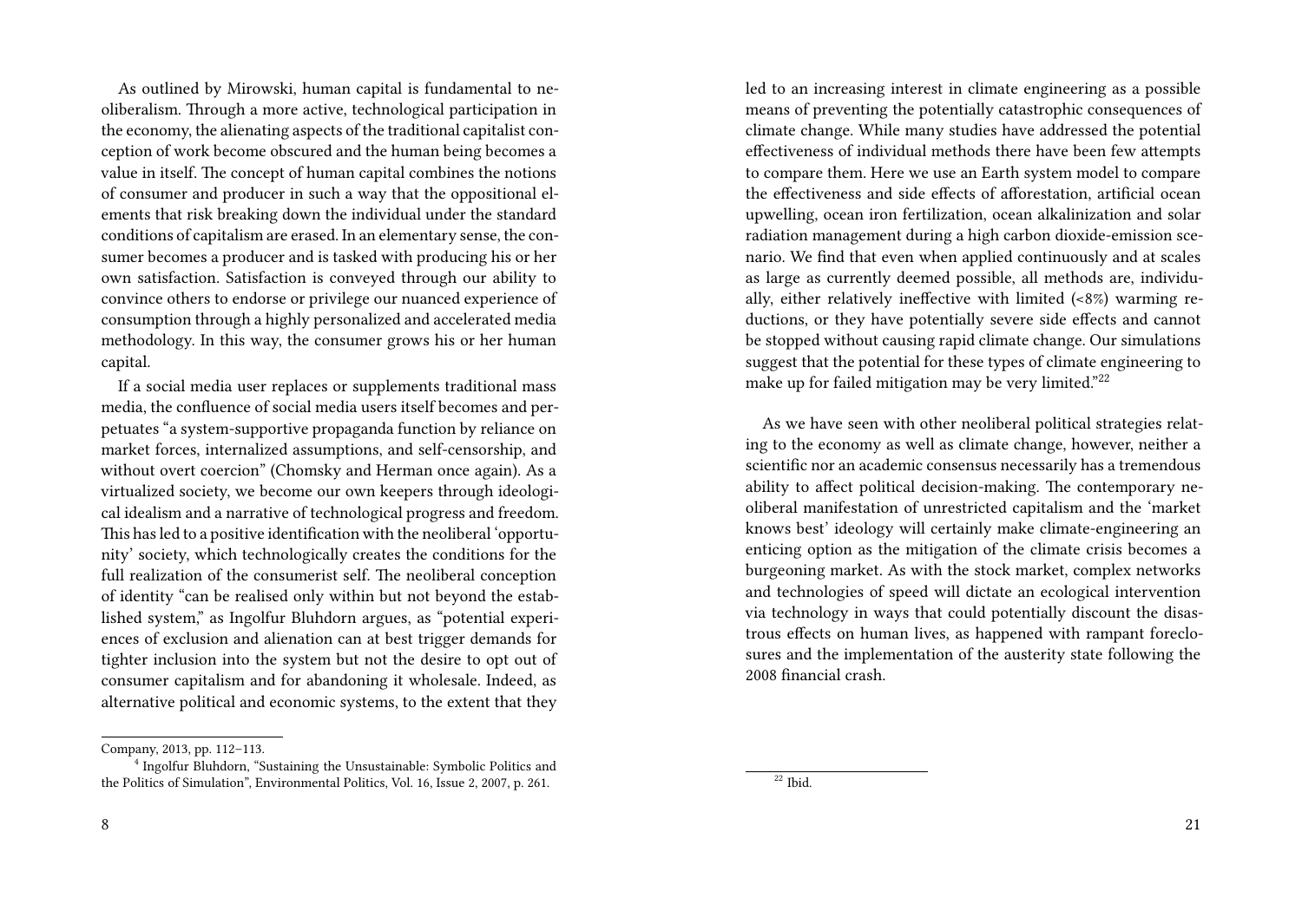tions. These simulated experiences in fact open the possibility for a shift in human psychology and reasoning. Ideal virtual worlds are not only an effective means of masking our primary reality, they also suggest to the human psyche that with the aid of technology, we have the capacity to preserve current conditions as well as a version of capitalism by geo-engineering the climate.

Recent academic scholarship and several paneled conferences on climate engineering have suggested that there might be ways to concisely hack the climate to save ourselves from catastrophe.<sup>20</sup> Some believe that we will at some point develop inexpensive technologies that can alter the atmosphere – or materials that can be placed in the oceans or other remote areas of the world to absorb carbon emissions. But such strategies could have enormous repercussions, and many believe that, at best, they would offer a shortterm fix to a systemic problem.<sup>21</sup> Far from being reliable science, these thought experiments generally offer almost inconceivable solutions to systemic problems. And most of them are premised on the fact that we would have to experience catastrophe (as if we could agree on what that would be) before implementing them. To seed clouds in the sky with giant sprayers autonomously traversing the ocean at a scale that would produce results, for instance, would rely on systems of government with a level of consolidated power only witnessed under totalitarianism or states of exception during wartime.

While it seems logical to expect some future scientific intervention in the climate crisis, research has dispelled the efficacy of these propositions and refuted many of their claims. One such paper argues, "The realization that mitigation efforts to reduce carbon dioxide emissions have, until now, been relatively ineffective has can at all be imagined, represent a threat to the realisation of the consumer identity, the uncompromising defence of the established system becomes a categorical imperative."<sup>4</sup>

This simple premise has deep implications in that it alludes to a shift in the systemic control of society – toward rhizomatic structures that are inherent to the technologies on which our society is centered. This concept has been further developed by Alexander Galloway, whose thinking and research into the protological elements of the Internet suggests that the distributed network is the diagram for our current social formation and that the method of control in the distributed network is protocol, or the fundamental set of programming rules that outline specific technical standards. From *Protocol*: "In *The History of Sexuality, Volume 1*, Foucault contrasts the older power of the sovereign over life (one characterized by the metaphysical concern of either the absence or presence of life) to a new mode in which life is either created or destroyed: 'One might say that the ancient right to *take* life or *let* live was replaced by a power to *foster* life or *disallow* it to the point of death.' He continues: 'The old power of death that symbolized sovereign power was now carefully supplanted by the *administration of bodies* and the *calculated management of life.*' Foucault's treatment of biopower is entirely protocological. Protocol is to control societies as the panopticon is to disciplinary societies."<sup>5</sup>

Both Bluhdorn's and Galloway's analyses suggest that our current social arrangement according to the distributed network is an emergent model of practical governance. They point to an extension of the reach of capitalism, whereby profit-oriented corporations have adopted the strategic administration of meaning through various modes of virtuality. Capitalism has gained an ability to progressively colonize social life beyond the arena of production proper, expanding into civil society in general, and the very

<sup>&</sup>lt;sup>20</sup> "Climate Engineering: In from the Cold", Harvard Gazette, February 20, 2015. Online at: www.nature.com.

<sup>&</sup>lt;sup>21</sup> David P. Keller, Ellias Y. Feng and Andreas Oschlies, "Potential climate engineering effectiveness and side effects during a high CO2-emission scenario", Nature Communications, Article No. 3304, 2014.

<sup>5</sup> Alexander R. Galloway, Protocol: How Control exists after Decentralization, MIT Press, 2004, p. 13.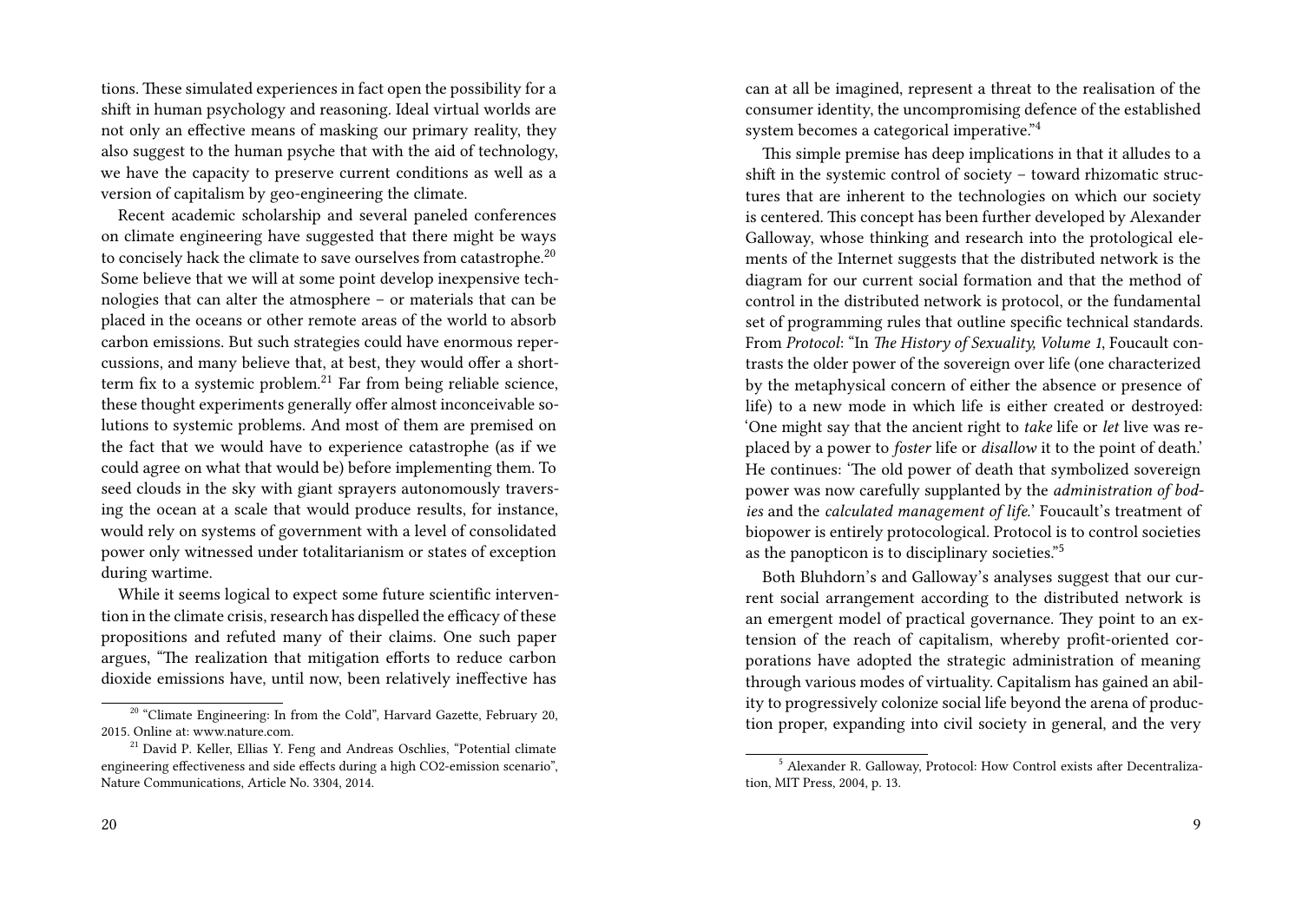foundations of selfhood through the destruction of society's historicity – that is, individuals' capacity for historical action. Photography has played a critical role in these developments, as it has become a means for producing quickly accessible and editable data. This has changed the relationship between a viewer and a photograph, from the traditional notion of looking at an image to a perceptual methodology closer to scanning. A photograph is no longer something to assess as historical record or aesthetic composition, but rather a quick and socially pliant summary of a personalized experience with a complex network of commodification. The photograph has ceased to be the end result of a process merely recording reality or freezing a moment in time. It has become the primary medium conducive to malleable social ideals, while still suggesting that it is true and accurate.

#### **2.**

In his book *Virtual Realism*, from 1998, author Michael Heim offers a number of perspectives on the virtual experience. In one passage, he suggests that the virtual will not look to emulate primary reality, but will instead be realized as nuanced worlds filled with the logic of artists – as opposed to programmers. Artificial worlds, he writes, should not be denounced "as distractions from the real world we inhabit," an argument which he rejects as a Luddite extremist view of technological development.<sup>6</sup> In many ways, our abstract, virtualized worlds have become as fundamental as our physical lives. One need only experience cyberbullying or consider the virtualization of the economy to understand the real-life implications of our digital experiences. Such experiences have also become less aesthetically abstract. In fact, simulation has often become so 'real' to us that it is hardly recognizable. Its presence in our lives can pass unnoticed. Images produced with simulated photography,

tively common in the media. A parade with politicians and celebrities was organized in New York City to mark the topic's official induction into canonical liberal politics.<sup>14</sup> In an official report from 2004, the Pentagon paints a saber-rattling image – as *The Guardian* described it: "Major European cities will be sunk beneath rising seas […] nuclear conflict, mega-droughts, famine and widespread rioting will erupt across the world."<sup>15</sup> According to the World Wildlife Foundation's Living Planet 2014 report, in the last forty years – from 1970 to 2010 – the Earth has lost over half of its wildlife population.<sup>16</sup> In March 2015, the entire globe broke 400 ppm in carbon dioxide levels.<sup>17</sup> Even more disturbing is the notion that we have already reached the tipping point and are just now feeling the effects of old emissions. It will take decades for current emissions to take their full effect. Even if emissions stopped immediately, existing gases would contribute to global warming and rising sea levels for at least one thousand years, further destabilizing the ecological balance and triggering a chain of events that would be catastrophic, despite our best attempts at mitigation.<sup>18</sup>

A recent Stanford University study from the Virtual Human Interaction Lab revealed that when people interacted with a virtual version of themselves at an old age, and were then asked if they were more likely to save money for retirement, the majority answered yes.<sup>19</sup> Although a rather casual method of experimentation, the idea that people are willing to change their behavior after even a brief encounter with simulated reality has significant implica-

<sup>6</sup> Michael Heim, Virtual Realism, Oxford University Press, 1998, p. 48.

<sup>&</sup>lt;sup>14</sup> "Largest Global Call for Climate Action in History, Nearly 400,000 march in NY, events in over 150 countries", a press release from People's Climate March, published on September 21, 2014.

<sup>&</sup>lt;sup>15</sup> "Now the Pentagon tells Bush: climate change will destroy us". The Guardian, February 22, 2004.

<sup>&</sup>lt;sup>16</sup> Available for download at: wwf.panda.org.

<sup>&</sup>lt;sup>17</sup> "Atmospheric carbon dioxide hits record high", EarthSky, May 6, 2015.

<sup>&</sup>lt;sup>18</sup> "Climate Change 2007", Intergovernmental Panel on Climate Change, p. 17.

<sup>&</sup>lt;sup>19</sup> Dorothy Pomerantz, "Rethinking Old Age", Forbes, November 10, 2007.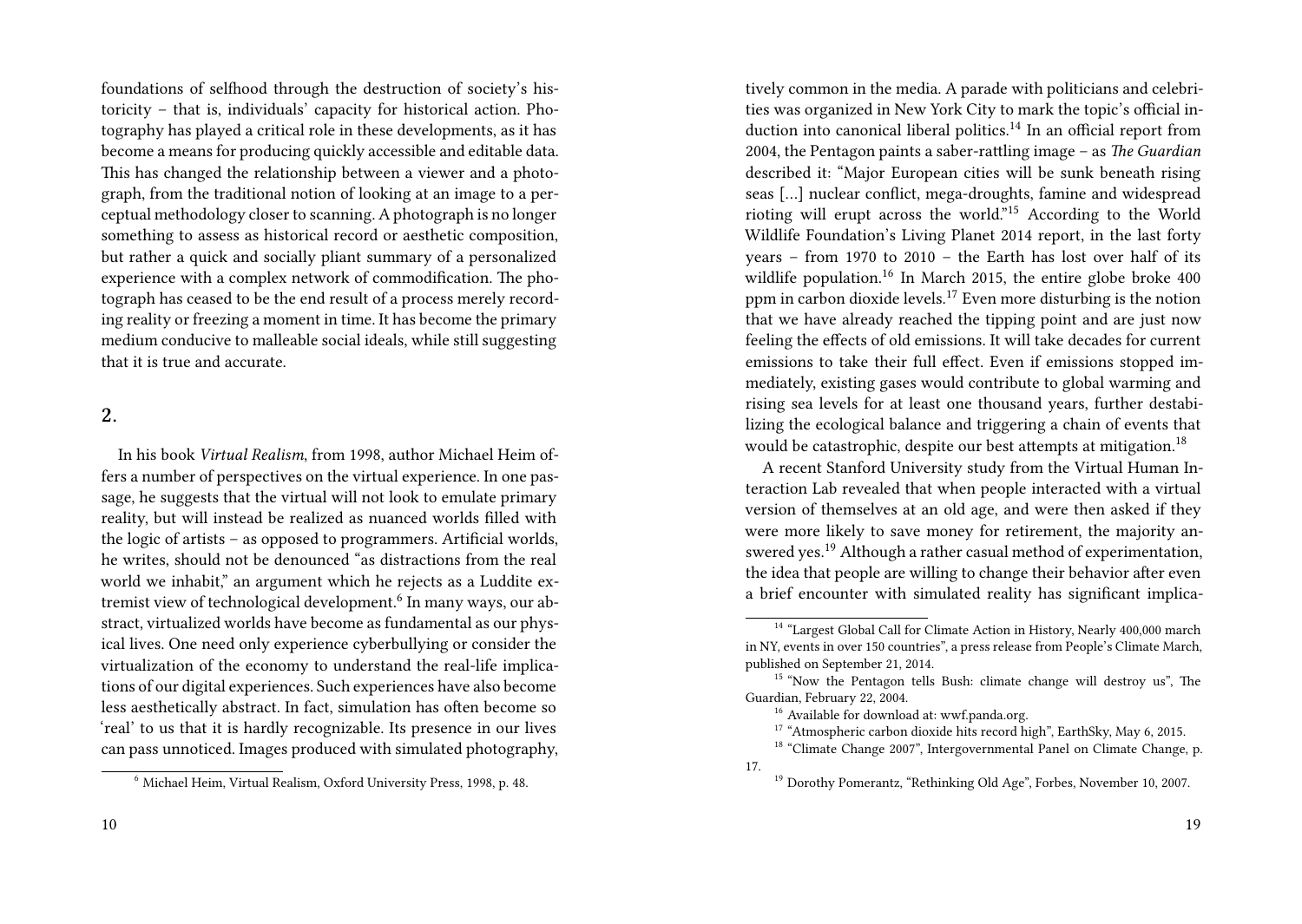suggest the underlying ideological principles of these platforms and corporations.

These observations present interesting political challenges to these philosophies, prompting Alexander Galloway to write, "(1) If recent realist philosophy mimics the infrastructure of contemporary capitalism, should we not show it the door based on this fact alone, the assumption being that any mere repackaging of contemporary ideology is, by definition, anti-scientific and therefore suspect on epistemological grounds? And (2) even if one overlooks the epistemological shortcomings, should we not critique it on purely political grounds, the argument being that any philosophical project that seeks to ventriloquize the current industrial arrangement is, for this very reason, politically retrograde?"<sup>13</sup>

Galloway concludes that article, "The Poverty of Philosphy: Realism and Post-Fordism", by making the important distinction between materialism and realism, pointing out that materialism must be historical and critical, whereas realism tends to be ahistorical. By historicizing object-oriented ontology, we are able to discern the links between the underlying computational capitalism and its theoretical and philosophical manifestations.

This is where the simulated photograph is located. In equal parts a relic of a now past industrial society and the basis of a new form of communication justifying a new era of post-industrial extraction, it points to the notion that informational societies are not a break from the past, but are indebted to historical forms of regulation and power.

## **5.**

Our inevitable climate future is becoming increasingly obvious. Statistics documenting catastrophic climate change are now relafor instance, appear as often as other forms of representation. In the cases of advertising and commercial cinema, we're likely to encounter the simulated image more frequently than the actual, be it in the form of a cascading wall of water or the image of a Nike shoe. The images are so real in appearance that viewers may not realize that the photographs they see, for example in an Ikea catalogue, are virtual representations of idealistic rooms whose images were produced outside the nagging constraints of the furniture's physical production.

Like the introduction of roll film in the 1880s and the inclusion of digital cameras on the smartphone, photography has historically been defined by praxis and accessibility. For that reason, we could reasonably expect the simulated photograph's relationship to an economy of speculation to be maintained as it becomes a more commonplace and accessible method of image production for everyday users. For instance, rendered images of CAD drawings have recently posed a problem on Kickstarter, prompting the company to ban photo-quality images that could be mistaken for the final product.

It's important to consider the differences between a photograph created with a computer program and one captured by a camera in order to give some context to the logical trajectory of these technologies. Despite all the algorithmic image processing that happens in contemporary cameras, the basic principle of a camera is that it records what's in front of it. The abnormalities of the physical world are still represented in the raw data acquired by the camera, and these imperfections must be removed, if desired, using software by a computer operator. By extension, our ability to change these images is therefore mitigated by ethical judgements.

With the simulated photograph rendered via software, however, it's possible to create the perception of reality without imperfections. As with every simulation, the idea of the technical apparatus of photography is still present, and the act of capturing a specific moment still exists – implying a degree of photographic authentic-

<sup>&</sup>lt;sup>13</sup> Alexander Galloway, "The Poverty of Philosophy: Realism and Post-Fordism", Critical Inquiry, Winter 2013.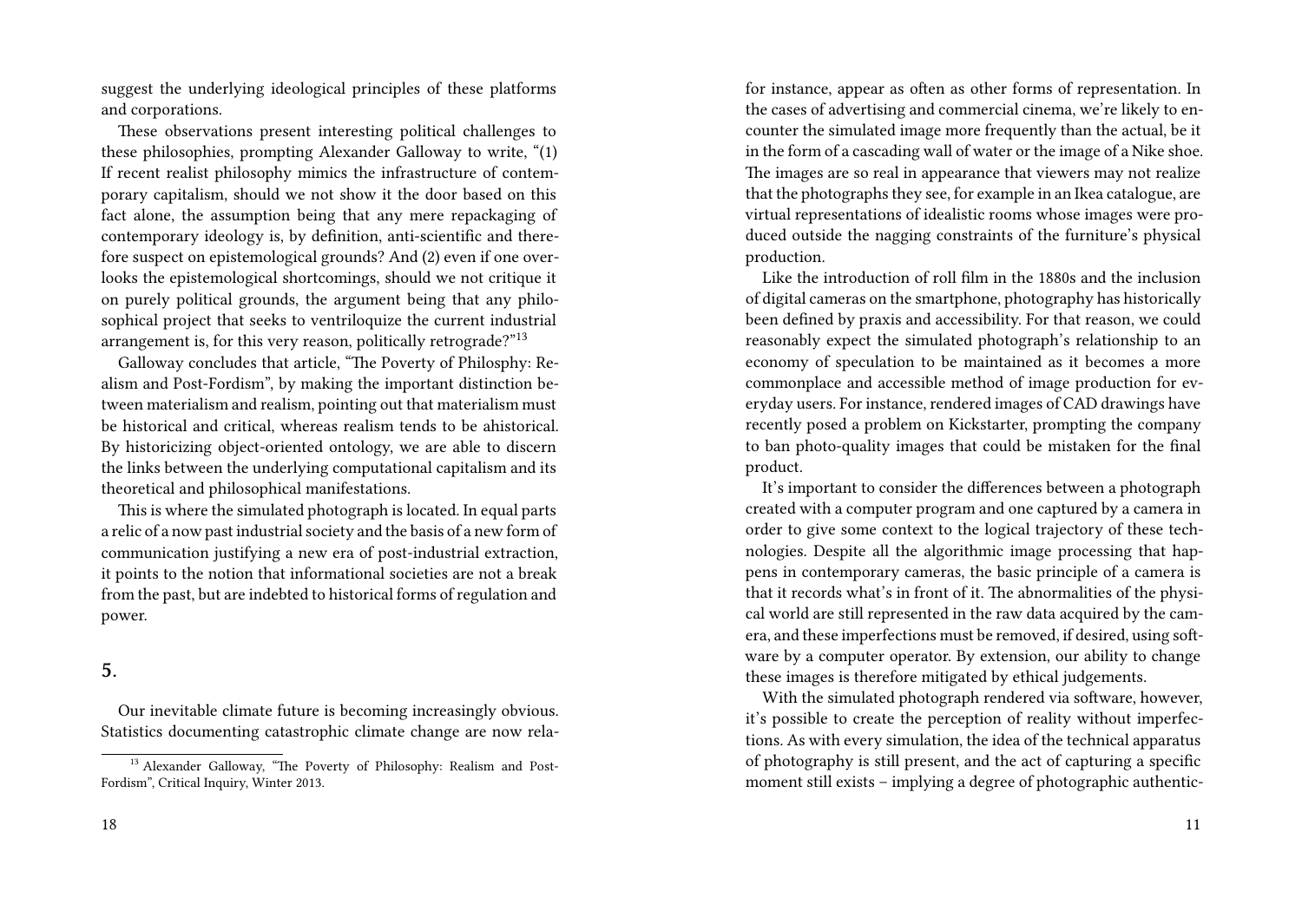ity. This kind of aesthetic idealism is perhaps echoed most closely by the depiction of the human form in the classical Greek era, when figures were rendered as superhuman "representatives of power, the perfect beauty and goodness which can only exist in forms and ideas according to Plato."<sup>7</sup> For its part, the simulated photograph depicts an ideal reality with objects and environments imbued with power and perfect beauty in the same fashion as Greek idealism and lends to its author an unlimited combination of potential images.

According to these distinctions, the simulated photograph has and will continue to develop deep connections to the way in which we validate and reify our primary reality. It also suggests the ways in which we will inevitably look to lead more virtualized lives. These common examples of the uses of the simulated photograph are reminiscent of the imagery evoked by Jean Baudrillard in his seminal work *Simulacra and Simulation*, from 1981. The contemporary simulated photograph realizes the collective imagination that existed around the time Baudrillard wrote the fourth, late-capitalist phase of his philosophical treatise. It typifies the idea of simulacra depicting with fidelity a reality of its own. Baudrillard describes the nuanced differences between simulation and representation and the former's eventual paradoxical philosophical position, stating: "Representation starts from the principle that the sign and the real are equivalent (even if this equivalence is Utopian, it is a fundamental axiom). Conversely, simulation starts from the Utopia of this principle of equivalence, *from the radical negation of the sign as value*, from the sign as reversion and death sentence of every reference. Whereas representation tries to absorb simulation by interpreting it as false representation, simulation envelops the whole edifice of representation as itself a simulacrum."<sup>8</sup> Baudrillard con-

rial (silver is the foundational element for all photographic papers) to electronics thus extends photography's legacy of externalizing the toxicity of the image. The future of photography, like the future of all technology, is in confronting these externalities. How can we live in a society with an ever-increasing desire for every facet of life to be mediated by technology and yet expect to live in a world without the devastating environmental impact of the industrialism needed to sustain it?<sup>12</sup> This implicates the virtual in a dramatic way. If we can easily overlook injustice or other social ailments, then the continuation of status quo capitalism is no longer problematic. Living with a virtual world obscures our relationship to our subjective physicality and results in a precarious world view perhaps epitomized by Microsoft's newest slogan, "When you change the way you see the world, you can change the world you want to see" – a perversion of Gandhi's "be the change you want to see.

This shift in ideological perception is also reflected in the contemporary philosophy blogosphere, as many allude to the potentialities of philosophical systems described in speculative realism and object-oriented ontology. Interestingly, the very existence of these philosophies might be attributable (at least initially) to the virtual itself, as its development as a movement and its continuing propagation occurred largely through the Internet. This decentralized method of development has shaped the ontological dimension of these projects and presupposes that the Internet is a transparent channel for transmission, rather than a medium that endorses, shapes and creates certain ways of thinking and relating to things. In developing philosophical perspectives through software, blogs, tweets and the like, it is hardly coincidental that what may be the first Internet or born-digital philosophy has characteristics that

<sup>&</sup>lt;sup>7</sup> Percy Gardner, Idealism in Greek Art, in: The Art World, Vol. 1, No. 6 (March 1917), pp. 419–421.

<sup>&</sup>lt;sup>8</sup> Jean Baudrillard, Selected Writings, ed. by Mark Poster, Stanford University Press, 2002, p. 170.

 $12$  From a white paper issued by the Chinese cabinet: "Excessive rare earth mining has resulted in landslides, clogged rivers, environmental pollution emergencies and even major accidents and disasters, causing great damage to people's safety and health and the ecological environment." Quoted in: "China, Citing Errors, Vows to Overhaul Rare Earth Industry", The New York Times, June 20, 2012.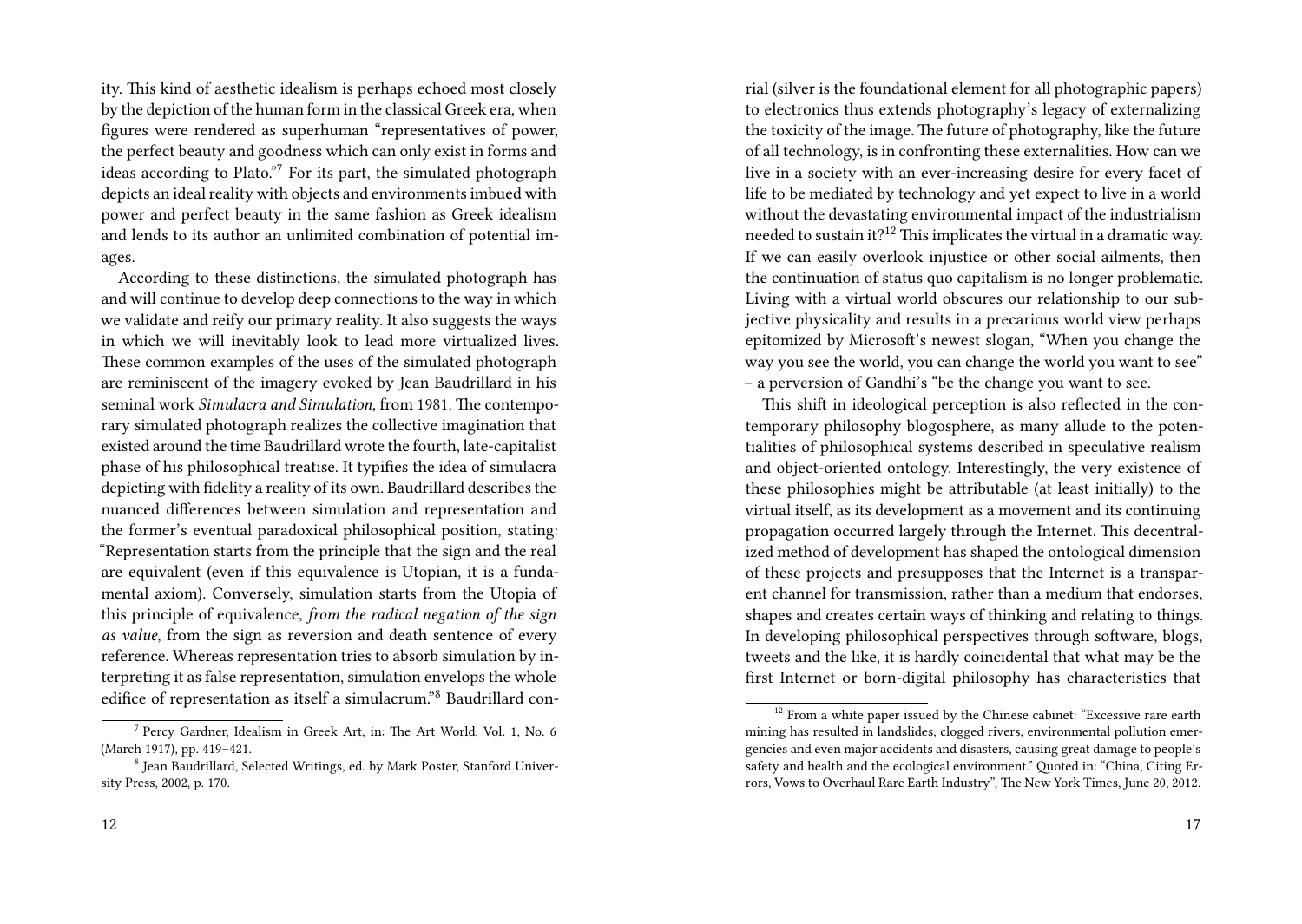the disappearance of the key *relations* of production (the class system of classical capitalism). Not even an *economy* any longer, but the vanishing of the economic into a global virtual space of telematic transactions: a wired economy that quickly dissolves products into relational processes, labor into networks of cybernetic knowledge, and consumer 'purchasing power' into *political opportunities* for policing interventions by the austerity state through consumption taxes. In the age of virtuality only speed of circulation matters. A nomadic economy that is already post-economic: where capitalism is preserved as a mise-en-scene distracting the eye from the liquidation of the real material relations of production and the triumph of the virtualized commodity-form."<sup>11</sup>

After the systemic failure of the global banking system and its swift reinstitution, Kroker's analysis seems more realistic than it might have at the dawn of our digital consciousness. The virtual world has in many ways become more important in our daily lives than in those of its human operators, which has resulted in the realization of a hyper-capitalism between complex networks. This is at odds with an idealist/populist vision of our technological future once proposed by the Internet's own authors and advocates. The simulated photograph is situated within this theoretical landscape – a potentiality of the systematic camera (a method of creating images without physical constraints), and the reification of a techno-idealism. The simulated photograph reflects our society's desire to maintain institutions of power and influence regardless of their logical shortcomings and systemic failures.

Despite some changes in the relationship between an image and its physical form, photography has been unable to shed its fundamental industrial nature. As a whole, its output has shifted from printing to the use of devices that necessitate frequent technological upgrades. The evolution from paper coated in a rare earth mate-

tends that in simulated reality, referents refer only to other referents and enter into a relationship that no longer purports to be representative of real experience. In this condition, real experience is portrayed as naive and lacking in a kind of self-reflexiveness. This derives from a state of 'hyperreality', where the sign conditionally becomes more real than whatever it represents. Within Baudrillard's analysis, hyperreality manifests our contemporary condition, which obscures essential societal relationships between reality and simulacra in a way that enables its manipulation by media, multinational capitalism, urbanization and other modalities of power. Although Baudrillard's analysis has become almost commonplace, its irresolvable logic is no less pertinent. As portrayed by Bluhdorn, to live with simulation or virtuality is to search for ways to stabilize our lives in systemic unsustainability. When our narratives or our referents collapse, we don't necessarily disregard them, but seek meaning in them by their incongruent recombinations. In our attempts to preserve our sense of a status quo, we seek tighter societal inclusion, since any attempt to abandon it would represent an attack on our own self-realization.

# **3.**

Michael Heim continues, in *Virtual Realism*, by describing the technical apparatus of the virtual as it was in 1998. In one poignant paragraph, he describes the head-mounted display (still our current setup for virtual reality technology) with overtones of a creepy dystopian vision, of a symbiosis between user and apparatus. "The head-mounted display (HMD) resembles the hood placed over a trained falcon's head so it doesn't fly away. The HMD allows the user no choice but to ignore the distractions of the surroundings. The HMD uses tiny light-weight stereo binoculars to display computer graphics just inches in front of the eyes. The earphones built into the helmet allow the user to hear only the computer-controlled

<sup>&</sup>lt;sup>11</sup> Arthur Kroker, The Political Economy of Virtual Reality: Pan-Capitalism, CTHEORY, 1994. Online at: http://www. ctheory.net/articles.aspx?id=49.